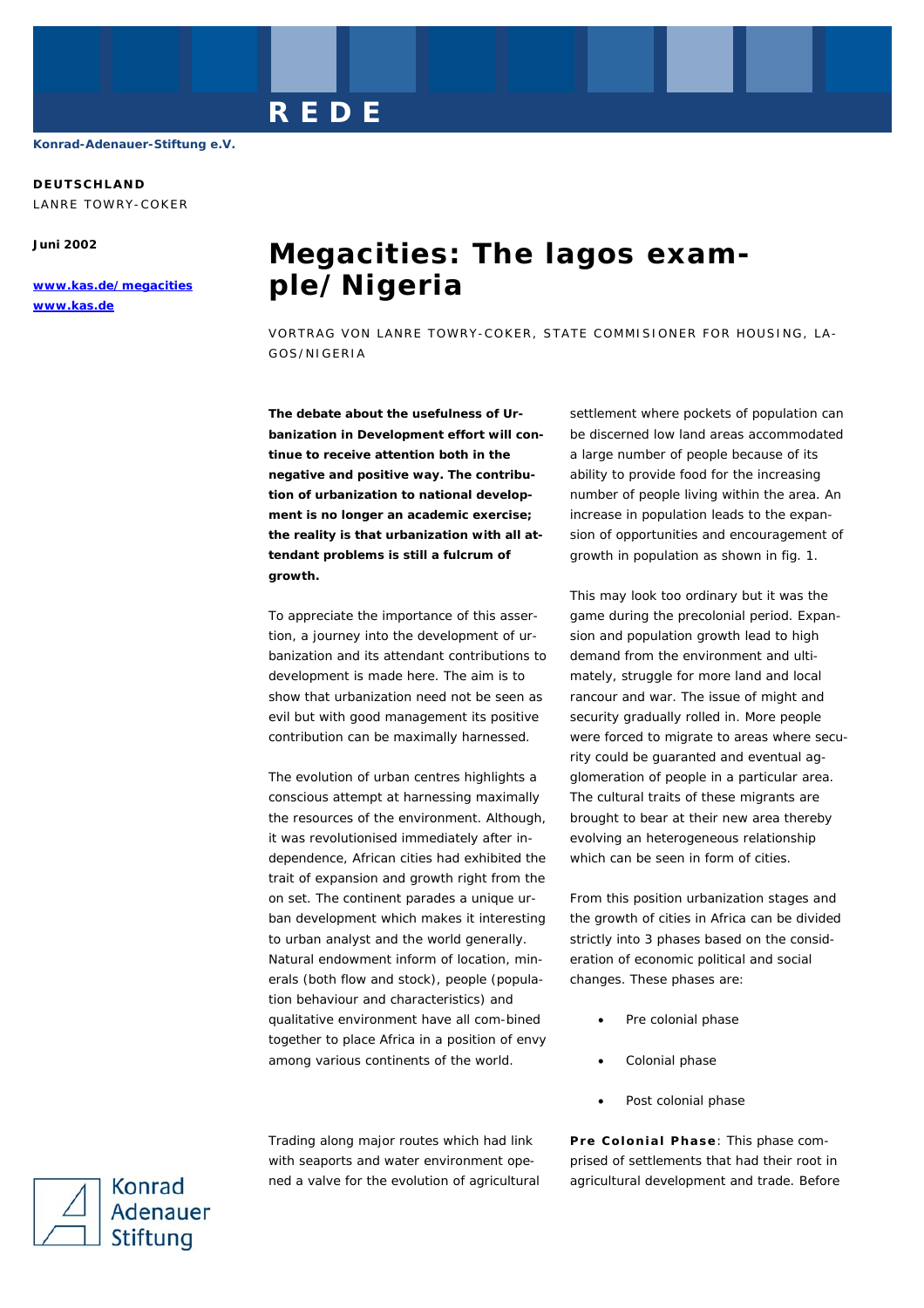**DEUTSCHLAND**  LANRE TOWRY-COKER

**Juni 2002** 

**www.kas.de/megacities www.kas.de**

the end of 19th century, South western and Northern part of Nigeria had emerged as areas with many important urban centres. Urban centres emerged in the northern part as commercial centres along the ancient trans Saharan trade routes where goods such as Ivory, salt, hide and skins are exchanged. In other parts of Africa, Sudan, Ghana, Mali and the Songhai empire developed urban centres as a result of these interactions.

It is noteworthy that as at 1896, Leon Africans described as urban economy the settlement of Gobir the capital of one of the Hausa states in the Northern Nigeria where we have great stores of artifacts, leather and shoes.

In fact by 1855, Sokoto had 120,000, Kano 30,000 and Zaria 45,000 people.

These urban centres were governed by people known as their leaders and security was guaranteed against external invasions. The leaders were the custodian of authority and the performance of each settlement was able to attract more people from different areas. To prevent external attack, unfavourable topography were settled as strategic defence sites such as Kotan kartland in Kogi state, Kagoro and Attakar in Kaduna state, Foro and Billiri in Bauchi state, Abeokuta in ogun state, Idanre and Akure in Ondo state.

**Colonial Phase**: Without urban cities perhaps it would have been difficult for colonial mas-ters to administer the countries. This is because the centres provided a location from where policies, rules, are disseminated to other areas. The focus of the colonialist at inception was to establish administrative centres in the hitherto local urban cities and tap resources from its rural areas. Colonial urban development started with the annexation of Lagos as British colony under Treaty of secession in 1861.

This was followed with:

*Introduction of monetised economy and Development of modern transport network.* 

The colonial government concentrated on the production of cash crops and exploration of mineral resources where they existed leading to the growth of colonial cities. Cocoa and rub-ber in the South west, development of groundnuts, hides and skin in the north, coal in the Udi hills and Tin in Jos Plateau prompted the development and growth of these areas. By 1895, the colonial government started construction of rail line from Lagos which reached Kano in 1921 to create ease movement of bulky products for onward exportation to Europe through natural ports like Lagos and Port Harcourt. This singular activity contributed immensely to the development of Lagos and Port Harcourt into large and enviable commercial centres attracting large number of immigrants from rural hinterlands. The construction of rail line in 1913 from Port Harcourt contributes to the urban development in the east which prior to the construction of the rail line had no significant record of urbanization. In the west, settlement along the rail way line which developed into cities status include Osogbo, Ilorin and Abeokuta.

It is imperative to observe that there were two major arteries of growth during the colonial period.

The first was the old traditional town which became much active due to their favourable locations which made them relevant to the objectives of the colonial government.

The second was the new land with different development requirements, markets exclusively inhabited by European and government officials with good layouts and infrastructural facilities.

**Post Colonial Phase:** The political restructuring of the country from 3 regional administration to 4 in 1963 was the first attempt to alter the configuration of urban centres in Nigeria after independence.

Historically the 1967-1970 civil war which naturally restructured the urban centres in the country where people were forced to migrate from the north back to their origin in the east thereby providing population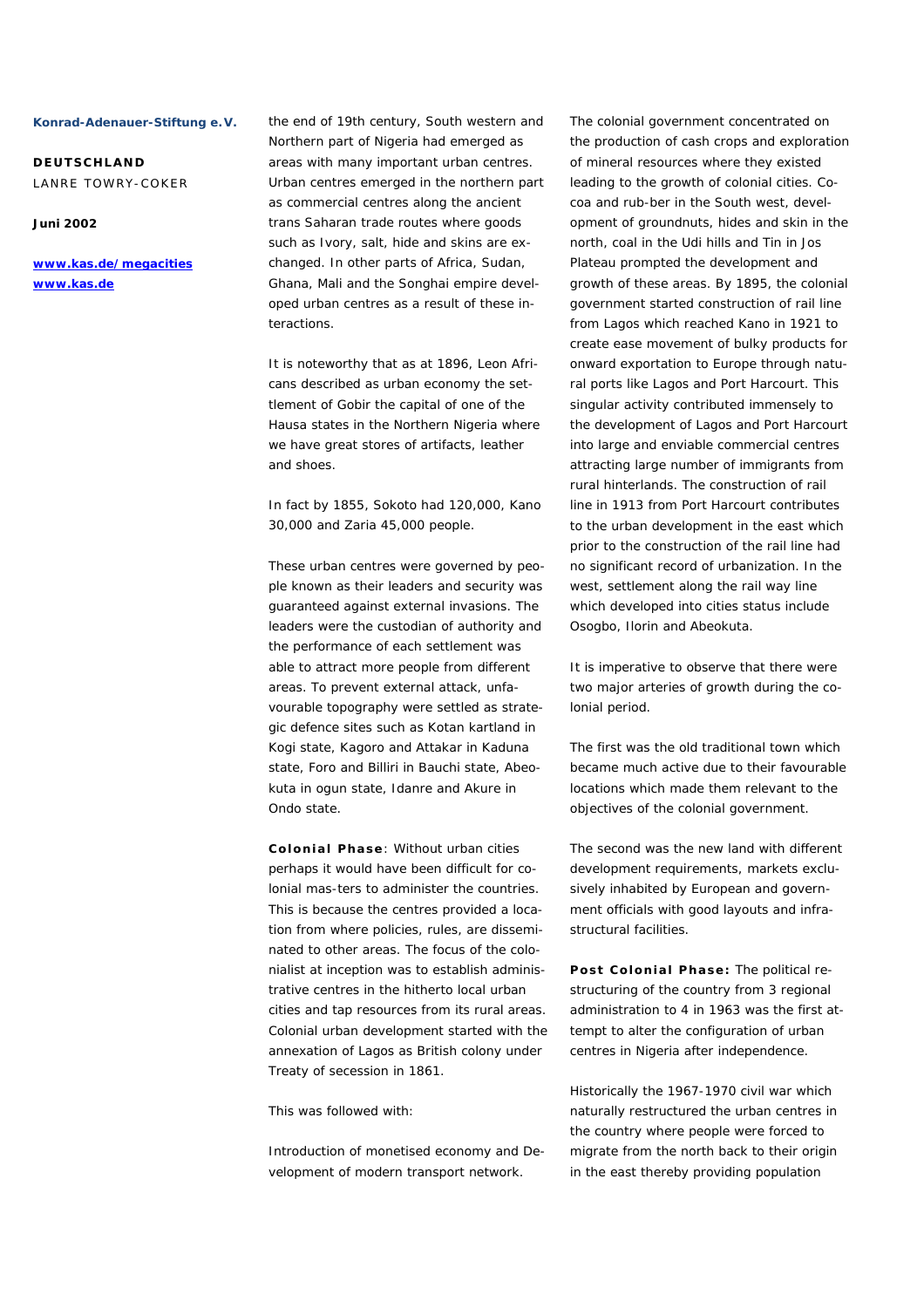**DEUTSCHLAND**  LANRE TOWRY-COKER

## **Juni 2002**

**www.kas.de/megacities www.kas.de**

boom in cities like Enugu, Aba, Onitsha, Port Harcourt, Calabar and Owerri.

In 1967, 1976 and 1987 12, 19 and 21 states were created from the existing 4 regions respectively giving the state capitals the privilege of becoming major urban migration magnet of attraction to large streams of rural urban migration.

Fundamentally too was the petroleum boom between 1973 and 1983 following the Arab Isreali war. Returns made from the sales of crude oil was used to implement gigantic urban based project and the construction of industries in different parts of the country. Notwithstanding this the urban centres were faced with problems of inadequate infrastructure facilities, housing, electricity as a result of unprecedented growth. Policies aimed at ameliorating these were therefore formulated here some which are reviewed here.

### *Review of policies*

Different policies were formulated by separate political entities before the amalgamation into one political region called Nigeria. Briefly stated colonial town planning experience started with the promulgation in Lagos in 1863 of the Town improvement ordinance to control development and urban sanitation. Planning standards were specified for various segments of the city as an area was divided into traditional and government reservation being administered by traditional ruler and colonialists respectively.

Specifically, Lord Lugard Land Proclamation (LLLP) of 1900 introduced indirect rule in the northern part and cantonment proclamation of 1904 for the administration of GRA'S. The township ordinance no 29 of 1917 laid guidelines for physical layout of towns and legalised the segregation of the Europeans from the African residential area.

Between 1924 and 1927, town planning committees were established for the Northern and Southern provinces for first class towns, Local Advisory Board for second class towns and District Officers for the third class towns. This arrangement lasted for 3 years when in 1928, the Lagos Executive Development Board (LEDB) was established to take charge of general development of the Lagos Territory in response to an outbreak of bubonic plague.

The LEDB established under the Lagos Town Planning Ordinance of 1928 concerned itself with slum clearance on Lagos Island, the reclamation of Victoria Island, Housing schemes in Surulere, South west Ikoyi, Apapa, Industrial layout at Apapa, Iganmu and Ijora. It would be seen that the various arrangement were targeted at solving a pressing problem.

A new diversion to it was observed when in 1946, a ten year development and welfare plan was approved for village reconstruction and town planning where the decision of the board is subject to Governor General's approval. From here, it was observed that all the existing cities were in need of proper layout and replanning for future expansion.

As a result of this submission, the Nigerian town and country planning ordinance No. 4 of 1946 was passed to provide for the planning, improvement and development of different parts of the country through planning schemes which was interpreted to mean the provision of more physically attractive layout plans with architecturally well designed housing units. The mineral act 1945 touch on issues like drainage and pollution (land, water air), Public Health Laws (1957) was designed to control overcrowding, diseases and general urban squalor, land development (Roads) law (1948) e.t.c

### *Post Colonial Planning Experience*

The emphasis of the 1946-1956 ten year development plan was on the economic growth of the country which was retained as chapter 123 of the Law of Western Nigeria and chapter 155 of the Laws of Eastern Nigeria.

The first and second national development plan neglected measure of urban development in its formulation and execution as only N39.2 million out of N54 million budg-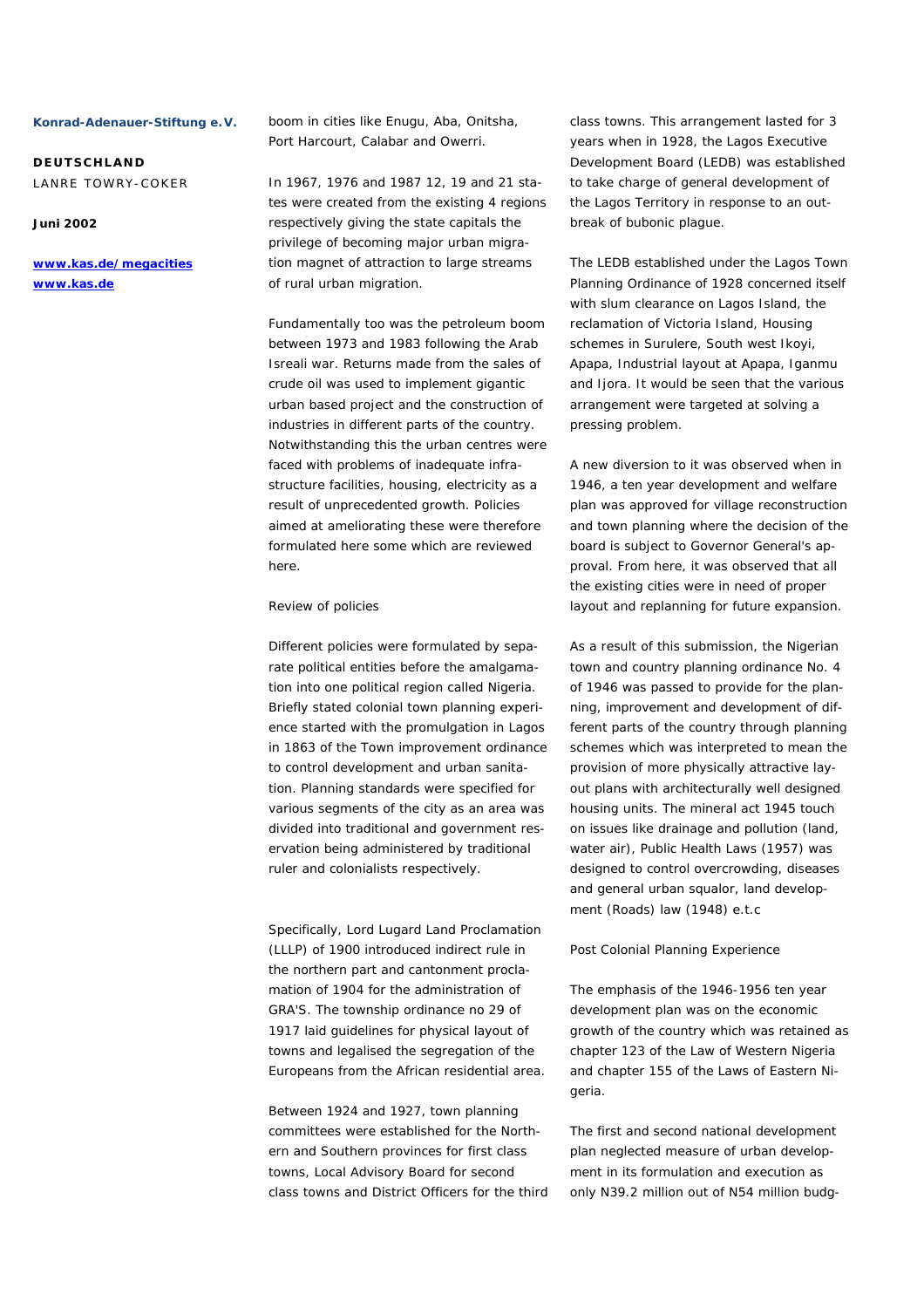**DEUTSCHLAND**  LANRE TOWRY-COKER

# **Juni 2002**

# **www.kas.de/megacities www.kas.de**

eted was disbursed for urban development during the first national plan.

The second plan (1970-74) set aside only 7 percent of the total revenue for town and country planning (including housing, water and sewerage).

The third national plan boosted the integration of urban - rural development, provision of urban infrastructures, correction of physical planning inadequacies, reformation of local government machinery for efficient management of towns and cities and creating a federal ministry responsible for housing and urban development.

The fourth plan (1981-1985) was similar to the third plan.

Planning experiences in Nigeria especially in Lagos focused mainly on infrasturctural development which can be seen as centripetal forces attracting potential migrants to the urban centres. Creation of opportunities followed closely as a result of availability of cheap labour from unskilled migrants.

The inward movement of people is believed to affect the amenities that had been provided in the urban centres as it over stretched it. A stock taking on housing and housing production in Lagos state is a good example on weather to encourage or discourage urbanization in third world countries.

Odumosu (1999) observed housing as the totality of human comfort, safety and environment. With the population of 13m (projected), Lagos has over 200,000 persons per square kilometre and a daily intake of migrant to as high as 833 persons per day. The influx of people to metropolitan Lagos puts pressure on housing.

# **HOUSING STATISTICS IN METRO-POLITAN LAGOS**

Housing production and availability in Lagos state was from three sources before the advent of democracy in 1999. These are:

Private contribution - procurement of land and building by private owners which is the largest contributor.

Government - It first came as a direct provision through housing corporations and mortgage institutions to give soft loan to developers for example the LEDB. When Lagos was created in 1967, areas and districts had planning authorities to implement development programmes. These planning authorities were later merged with LEDB to form Lagos State Development and Property. Corporation LSDPC with the sole aim of preparing housing schemes, construction of houses and shopping centres and the provision of infrastuctural facilities in the state. LSDPC between 1972 and 1979 developed 1,500 housing scheme and another 5000 units were sold on the order of the government in 1980 to allottees. Between 1980 and 1990, it had completed another 13,860 low income housing units.

Mortgage institutions were able to provide mortgage facilities to only 2300 applicants at Abbey mortgage finance bank.

Since the inception of Governor Bola Tinubu in Lagos, concerted efforts have been made to provide housing and upgrade other decaying facilities within the metropolis at least to give it a lee way for proper growth. About 2500 housing units were provided within 3 years and there are plans in the pipeline to complete before the tenure terminates in 2003 about 20,000 housing units. A giant stride to the achievement of this was through the establishment of a ministry of housing to compliment the contributions of LSDPC and private developers. The government has expended close to N16 billion to rehabilitate and construct road network within the city while health has gulped as much as N2 billion.

### *Evaluation*

It is very interesting to note that urban centres are the major producers of capital, which means that for any society to think of development, it must think urbanization. From the fore goings, if the highest numbers of investors in housing come from pri-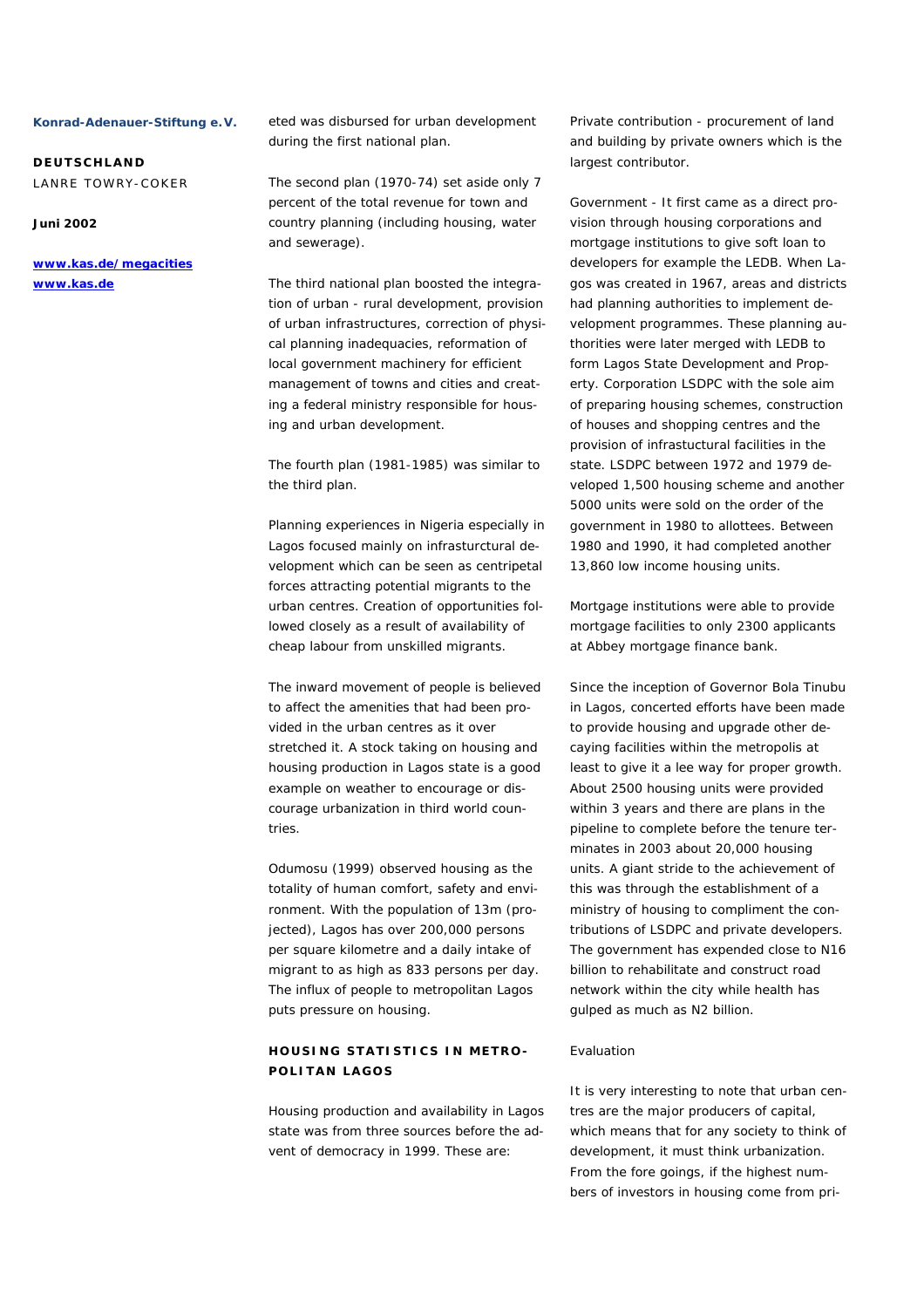**DEUTSCHLAND**  LANRE TOWRY-COKER

### **Juni 2002**

**www.kas.de/megacities www.kas.de**

vate sector, more money is then generated by government in form of various taxes that is levied on both the occupants and the developer.

The policies that have so far been explained gave rise to the increasing number of people in the urban centre as people are naturally attracted to the aesthetics in the urban centres hence a growth in the population an expansion on the facilities available.

As government is forced to make more houses available so also are people coming in to occupy them. The demand is a continuos one. A tilt towards making housing available and affordable by government will create a huge source of revenue for the government and also an avenue for the creation of wealth. Facts that emerged in the recent past indicates that Nigeria has been observed as been blessed with resources, encouraging urbanization will create a valve for the overcrowding rural areas thereby making available fragmented land for mechanization and eventually food surplus for the people.

Manufactured goods can also be sold within short distance thereby yielding maximum profit for the industries because of the concentration of population in the urban centres where industries are located.

For developing states to achieve desired urbanization, effort must be geared towards an improvement in the economic power of the urban government which at first may be by populating the urban centres. In line with the set aim and objectives of this conference, Lagos state has justifiably created panacea for solving encountered problems in the urban centres.

These problems are enumerated below and the responses by Lagos state are also presented.

Unregulated Immigrants: This may be seen as a major problem in the developed states but the reverse is the case in the developing states.

Getting data on migration is generally difficult but Lagos state takes in about 883 persons per day creating cheap labour and population to consume processed foods in the urban centre. Notwithstanding these opportunities accrued to migration, a downturn effect may be observed when the city is taking too much of people and not providing avenues for absorbing them in the employment sector. Lagos state between 1999 and 2002 has employed over 10,000 youths who may be migrants at least to regulate the unemployment and reduce crime in the state. The creation of satellite towns in the state about three of them (Ayobo, Abijo and Eko Akete) is to enable the state control migration and congestion within the urban centres thereby bringing orderliness in space and maximizing urban opportunities.

**Inhumane Housing**: The evolution of shanting towns and ghettos have been discouraged in the city with the rehabilitation of areas in Ijora Badia and the proposed rehabilitation of Ajegunle just to mention but a few.

Housing in Lagos has been well focused judging from the huge investment by the state, private owners and mortgage industries and lastly private sector participation where the state provides land and private people develops them.

**Negative Health Consequences**: It is just normal that when population increase, there will be pressure on health facilities available so that more will be provided to cater for the people. Health sector in three years gulped over N2 billion to treat simple cases of malaria, typhoid and procurement of vaccines for various ailment. The antidote to this is the development of primary health care (PHE) to serve as avenue for educating people concerning their health.

**Waste Management**: Waste generation and disposal was inherited as a consequence of urbanization. This has lead variously to health problem through contamination of air, water and soil. However, urban centres in the developing states are making frantic efforts at getting rid of these by managing properly waste generated by the people. At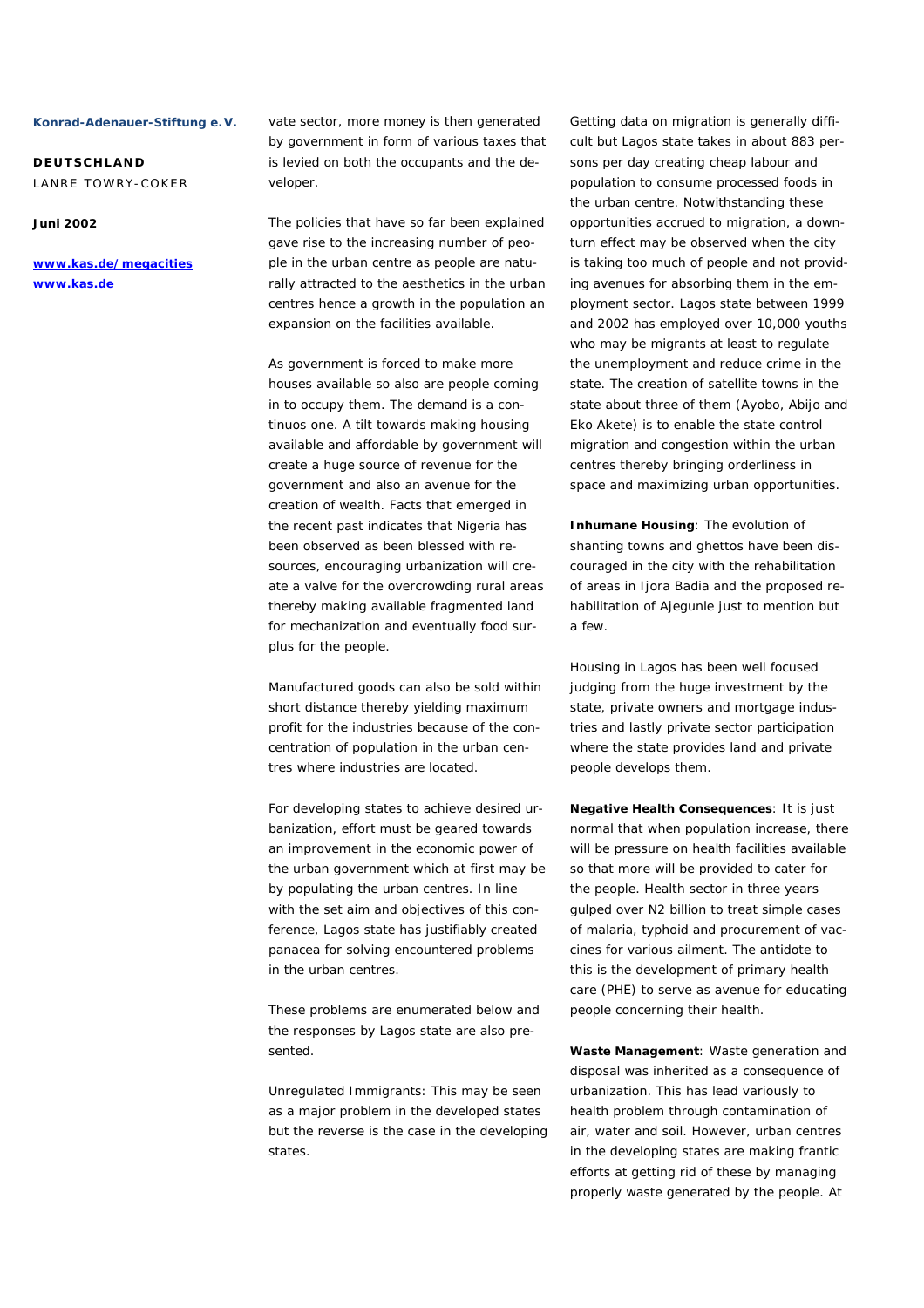**DEUTSCHLAND**  LANRE TOWRY-COKER

# **Juni 2002**

**www.kas.de/megacities www.kas.de**

the global level, attempts at controlling pollution through proper management has been advocated. Nigeria as a developing country is not lagging behind. With the creation of the ministry of environment, the country is set to stamp out all forms of pollution through effective management.

**Crime And Insecurity**: This is also an indices of urbanization. The whole world is threatened generally by crime and insecurity. The federal government is tilting towards carrying out the UN regulation on policing by recruiting and training of personnel on security. The recent launching of operation fire for fire is to reduce crime rate and insecurity in the country in line with the global dimension and also to maintain orderlines within the urban centres. The rehabilitation of area boys, adequate legislation on ethnic milita and other complimentary efforts are basically to guarantee security within the urban centres.

For the evolution of megacity, it will be a blessing for the developing countries as efforts to eradicate nuferous activities of the population will be automatically checked. The government at the urban centres are aware of this and they have been contributing in no small ways to compliment the effort of the world body on peace and security and the National government. Nigeria is known for contributing to peace resolution in Liberia and Sierra Leone. We have participated in many peace talks/negotiation in other developing states and developed ones.

**Traffic Crises and Inner City**: The megacity is characterised by road networks that links different part of the city together by road, rail, water and in some cases air. Adequate transport system is necessary to coordinate the activity of the people residing in the urban centres. Both the federal and the states even to the local councils have invested in the area of public transportation. Increase in vehicle ownership has contributed to the vehicle traffic congestion within the urban centres.

Specifically, the Lagos state government created LASTMA (Lagos State Traffic Management Authority) to see mainly to the perenial problem of traffic congestion. This has achieved part of the stated responsibility and more recruits are being made to totally and permanently solve the problem. Road construction also gained prominence to ease movement within the city. It is desirable to have megacity so that the opportunities accrued to it will be benefited. The balkanization of political areas into smaller units is to achieve effective inner management. The state has created another 37 local councils out of the 20 to make 57all in an attempt to manage the urban centres.

6

**HIV/AIDS**: The campaign by organization in the world and the country specifically is to reduce the spread of HIV/AIDS which is seen as a social problem in the urban centres. This is also seen in the context of birth reduction thereby imparting on population growth within the urban centres.

**Implications**: The implications of the aforementioned on the desirability of megacities in developing countries can be fashioned thus:

Population increase will lead to evolution of megacity as a result of housing demand in the face of limited land supply. This will create opportunity for technological advancement in building and maintenance and journey towards global achievement will begin. Attempts at restructuring the existing urban centres through designing of world acceptable layout will move developing countries towards achieving orderliness in space.

Emergence of new opportunities in the area of communication technology as a result of human agglomeration within the urban centres. Genuine political arrangement that is suitable to the heterogeneous population will be achieved through encouragement of inward movement of people.

The policy of the government should identify the qualification of the urban settlers and pro-viding a commensurate opportunities that will maximally utilize them and a quick return on labour will be enjoyed thereby leading to growth in the megacity.